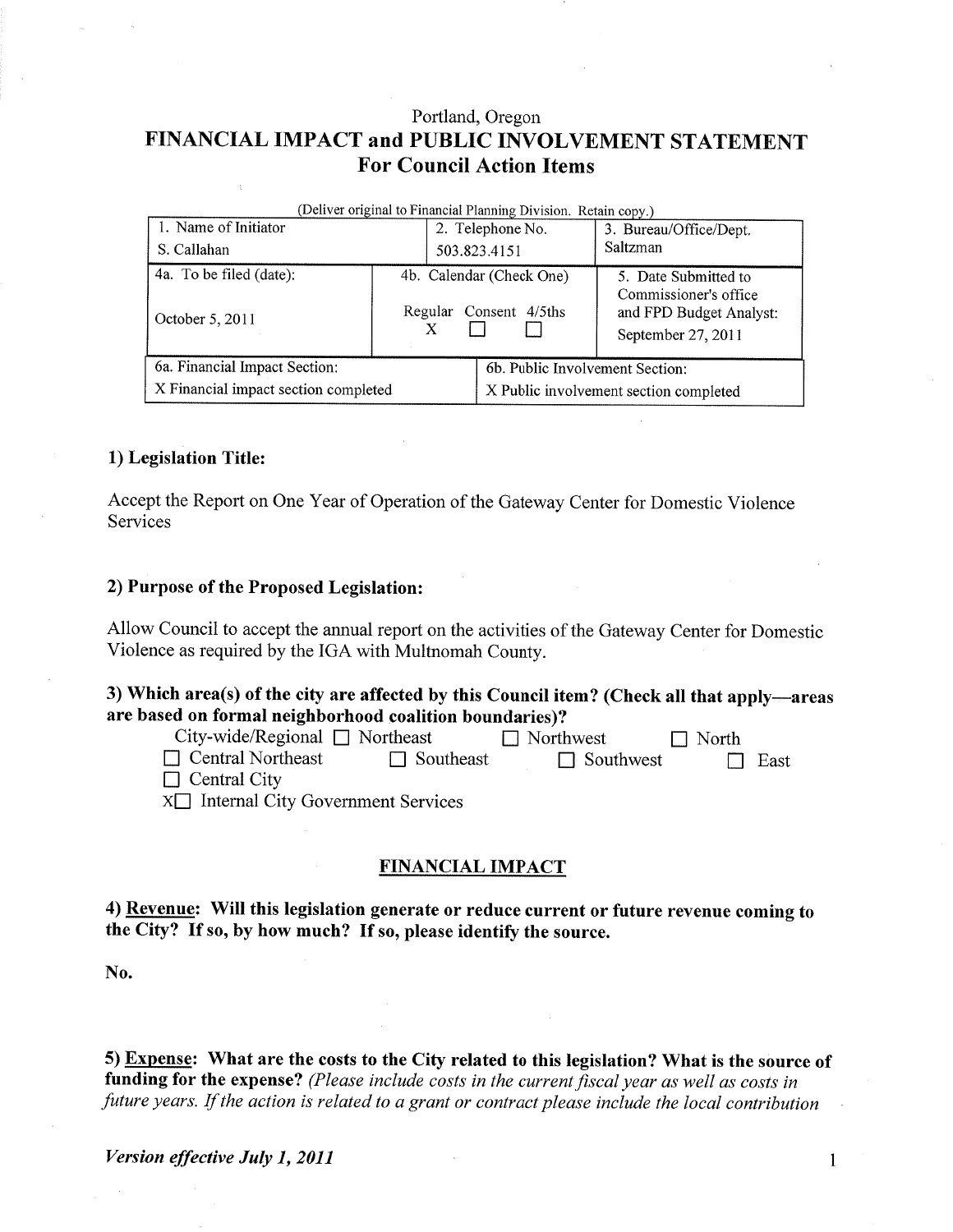or match required. If there is a project estimate, please identify the level of confidence.)

#### None.

# 6) Staffine Requirements:

- o Will any positions be created, eliminated or re-classified in the current year as a result of this legislation? (If new positions are created please include whether they will be part-time, full-time, limited term, or permanent positions. If the position is limited term please indicate the end of the term.) No.
- Will positions be created or eliminated in *future years* as a result of this legislation? No.

### (Complete the following section only if an amendment to the budget is proposed.)

7) Change in Appropriations (If the accompanying ordinance amends the budget please reflect the dollar amount to be appropriated by this legislation. Include the appropriate cost elements that are to be loaded by accounting. Indicate "new" in Fund Center column if new center needs to be created. Use additional space if needed.)

| Fund | Fund<br>Center | <b>Commitment</b><br>Item | <b>Functional</b><br>Area | <b>Funded</b><br>Program | Grant | <b>Sponsored</b><br>Program | Amount |
|------|----------------|---------------------------|---------------------------|--------------------------|-------|-----------------------------|--------|
|      |                |                           |                           |                          |       |                             |        |
|      |                |                           |                           |                          |       |                             |        |
|      |                |                           |                           |                          |       |                             |        |

[Proceed to Public Involvement Section — REQUIRED as of July 1, 2011]